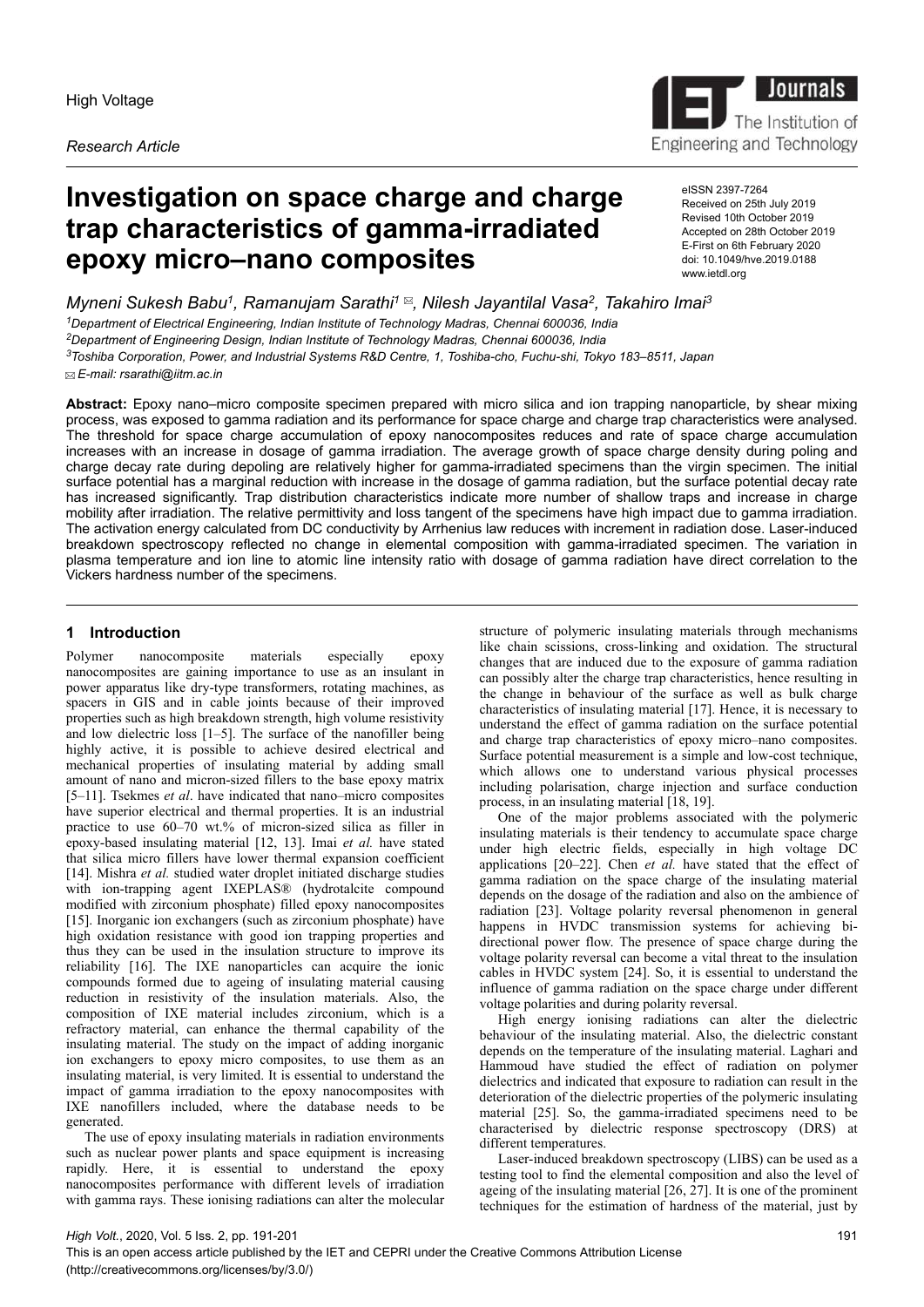

**Fig. 1** *Surface potential measurement setup*



**Fig. 2** *Experimental setup of LIBS study*

shining laser on the specimen. Aberkane *et al.* have correlated plasma temperature calculated through LIBS and the hardness of the material [28]. In this study, an attempt has been made to understand the plasma temperature and the hardness of the material with the level of gamma irradiation.

Having known all these aspects, to understand the impact of gamma irradiation to epoxy nanocomposites, the following methodical experimental studies need to be carried out to understand its performance. (i) The effect of gamma radiation on the space charge accumulation characteristics of the epoxy micro– nano composites through pulsed electro acoustic (PEA) measurement studies. (ii) The surface potential decay characteristics and charge trap characteristics of the test specimens. (iii) The variation in dielectric parameters of the gamma-irradiated epoxy nanocomposites at different frequencies. (iv) LIBS analysis for understanding the change in the emission spectra and plasma temperature of nanocomposite material due to gamma-ray irradiation.

# **2 Experimental studies**

### *2.1 Sample preparation*

The specimen used for the study is an epoxy micro–nano composite, which contains base epoxy resin filled with crystalline  $SiO<sub>2</sub>$  micro particle (of 66 wt. %) and ion trapping nanoparticle  $(0.7 \text{ wt. } %)$ . The IXE nanoparticles and the crystalline  $SiO<sub>2</sub>$  micro fillers were obtained commercially. The IXE nanoparticles are  $200-500$  nm in diameter. Moreover, the crystalline  $SiO<sub>2</sub>$ -fillers of average diameter of 14  $\mu$ m are used for the study. In general, surface modification by silane coupling agent is broadly-divided into two methods, pre-treatment and in-situ method. In this study, in-situ method is adopted by mixing the epoxy resin, hardener, SiO<sub>2</sub>-fillers, IXE nanoparticles and silane coupling agent together. Standard shear mixing, degassing, casting and curing procedures were followed in the preparation of epoxy micro–nano composite specimens [15]. The epoxy micro–nano composite material is subjected to gamma radiation through a <sup>60</sup>Co radiation source in air

ambience with a dosage rate of 660 Gy/h up to total doses of 4 and 8 kGy.

### *2.2 Space charge measurement*

Techimp PEA Flat System is used for space charge measurement. The complete PEA Flat System used here consists of a PEA Flat cell, a high voltage variable DC source in the range of 0–30 kV, a voltage pulse generator 0–500 V, a DC source of 18–24 V, to supply the amplifiers in the cell and an oscilloscope (Tektronix, 350 MHz, 5 GS/s). In this method, a pulsed voltage is applied across the sample. The charges that are stimulated by the applied pulsed electric field, experience a perturbation force that travels in the form of pressure waves along the direction of the applied pulse signal. These waves are converted into electric signals by a poly vinylidene fluoride piezoelectric transducer. The electric signals after passing through an amplifier, can be recorded with the help on the oscilloscope. The test specimen used here is a flat type sheet material with dimensions  $40 \times 40 \times 1$  mm<sup>3</sup>.

#### *2.3 Surface potential measurement*

Needle plane configuration of electrodes was used in the surface potential measurement setup to spray charges on the insulating material by generating corona at 10 kV positive and negative DC voltages using a high voltage amplifier (Trek model 20/20 C). An electrostatic voltmeter (Trek model 341B) was used to measure the surface potential. In Fig. 1, when the sample was at position 1, the charges were sprayed on top of the test specimen, and at position 2, the surface potential developed was measured by using electrostatic voltmeter.

### *2.4 Dielectric response spectroscopy*

DRS is performed to characterise the fundamental dielectric properties of the material at different frequencies and different temperatures. DRS was performed by using Novocontrol technology broadband dielectric/impedance spectrometer (Alpha-A high performance frequency analyser). The test specimens were cut into 20 mm diameter circles for dielectric response studies. The dielectric response studies were carried out in the frequency range of 0.1–10<sup>6</sup> Hz at different temperatures ranging from −50 to 110°C.

#### *2.5 Laser-induced breakdown spectroscopy (LIBS)*

In LIBS, a pulsed laser is focused on the sample to create a plasma on the surface of the sample, which is created when the energy provided by the laser pulse is greater than that of the threshold fluence of the material. Then, electromagnetic radiations are emitted by the excited elements in plasma, while coming to the lower energy states. Wavelengths of these radiations are fingerprints of the elements that are present in the material. The experimental setup of LIBS is shown in Fig. 2. Here, an  $Nd^{3+}YAG$ laser is focused on the sample using 25 cm focal length lens. The optical emission is captured with the help of a 100 cm focal length lens and is passed to a spectrometer (Ocean Optics) through an optical fibre of core diameter 400 µm, 0.22 NA.

### **3 Results and discussion**

*3.1 Effect of gamma radiation on space charge characteristics of epoxy specimens*

The mean magnitude of space charge density accumulated  $q(E, t)$ in the specimen can be calculated as shown in the following equation [29]:

$$
q(E, t) = \frac{1}{x_1 - x_0} \int_{x_0}^{x_1} |q_p(x, t; E)| dx
$$
 (1)

where  $x_0$  and  $x_1$  represent the position of the electrodes (induced charges at the electrodes are not taken into account), and  $q_p(x, t; E)$ is the charge density at position  $x$ , time  $t$  and applied electric field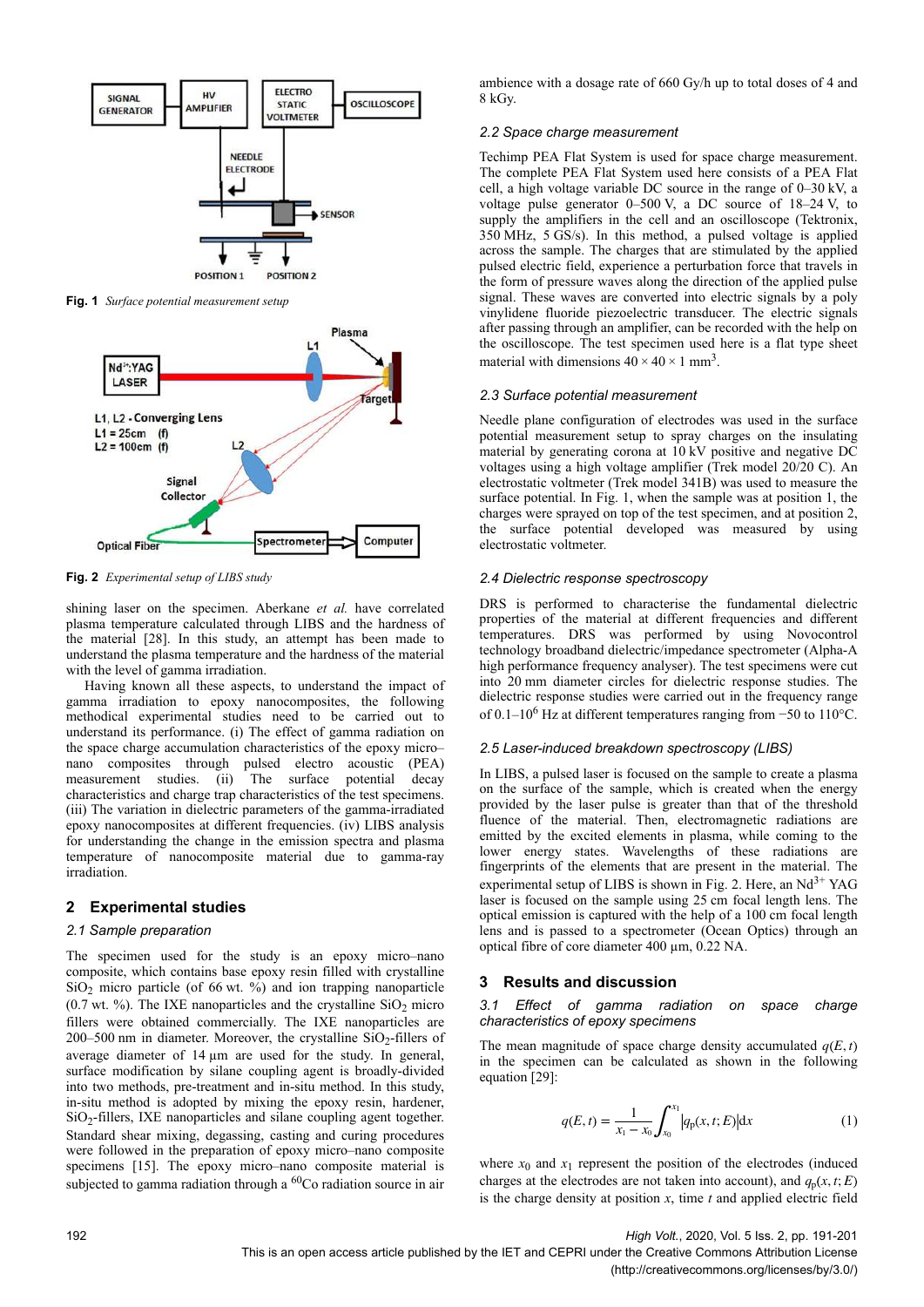

**Fig. 3** *Variation in space charge density under different applied electric fields in*

*(a)* Virgin and, *(b)* 8 kGy gamma-irradiated epoxy micro-nanocomposites



**Fig. 4** *Characteristic plot of average space charge density as a function of the applied electric field*

*E*. The mean magnitude of charge density calculated across total thickness of the specimen *L*, gives an over-estimated value of charge density. In this study, to exclude the induced charges, involves in the consideration of lower and upper limits of the above integration as  $x_0$  and  $x_1$ , instead of 0 and *L*. By suitably selecting the positions of  $x_0$  and  $x_1$ , the exact value of charge density of accumulated charge in the bulk of the specimen were calculated.

Fig. 3 represents the space charge profiles of epoxy specimens under the application of various positive DC electric fields. Presence of homo-charge is observed near the vicinity of electrode–dielectric interface for the epoxy nanocomposites. The net space charge distribution will depend on the processes like charge injection/extraction and charge transportation. When the rate of charge injection is higher than the rate of charge transportation, it results in the formation of homo-charge. It is observed that the amount of homo-charge formed near the interface increases with increase in the magnitude of the electric field applied. The charge carriers near the electrode–dielectric interface need to overcome the potential barrier in order to enter into the dielectric material. Whenever the electric field is applied, the potential barrier is reduced, allowing the charge carriers into the material. This type of charge injection phenomenon is called as the

**Table 1** Parameter values of virgin and gamma-irradiated specimens

| Specimen | $E_T$ , kV/mm | b, $\mu$ CV <sup>-1</sup> m <sup>-2</sup> |  |  |
|----------|---------------|-------------------------------------------|--|--|
| Virgin   | 8.08          | 0.876                                     |  |  |
| 4 kGy    | 7.88          | 0.952                                     |  |  |
| 8 kGy    | 7.83          | 1.038                                     |  |  |

Schottky process [30]. With the increase in the magnitude of electric field applied, the potential barrier tends to decrease causing the charge injection easier. So, the amount of homo-charge formed near the interface increases with increase in the applied electric field.

The magnitude of space charge accumulated at an applied electric field is one of the significant factors in understanding the extent of degradation of the insulating material. The threshold for space charge accumulation  $(E_T)$  and the rate of space charge accumulation (*b*) can be calculated from average charge density versus applied electric field plot (Fig. 4). The parameters  $E_T$  and *b* are independent of electric field applied and the time, provided that the charge density is measured when the space charge accumulation reaches quasi-steady state condition [29]. At each applied electric field, average space charge density after one hour of poling time is taken into consideration for determining the threshold  $(E_T)$ . For each specimen, the slope of the fitted line above the threshold point  $(E_T)$  in the average charge density versus applied electric field plot, as shown in Fig. 4, gives the rate of space charge accumulation [29]. The  $E_T$  and *b* for virgin and gamma-irradiated specimens are represented in Table 1. The parameter  $E_T$  is marginally higher for virgin specimen when compared to gamma-irradiated specimens, indicating that the field above which a significant accumulation of space charge occurs is decreasing with increase in dosage of gamma radiation. Also, the parameter *b* is increasing with increase in dosage of gamma radiation. This indicates the presence of more amount of charge accumulation in case of gamma-irradiated specimens when compared to virgin specimen, at higher electric fields. Thus, the reduction in  $E_T$  and increase in *b* with dosage of gamma irradiation is an indication for the possibility of early degradation of the insulating properties of the material resulting in premature breakdown.

Since the threshold for space charge accumulation is found to be around 8 kV/mm, the electric field of 10 kV/mm is selected for further analysis. The variation in the space charge profiles of epoxy specimens with respect to poling time, under the application of 10  kV positive DC voltage is represented in Fig. 5. It is observed that there is an increase in the homo-charge accumulation near the electrode–dielectric interface with respect to poling time. The charge accumulation near the vicinity of electrode–dielectric interface can be clearly seen from the space charge evolution plot as shown in Fig. 6. Fig. 7 represents the space charge distribution of test specimens at different instants of time during depoling. The induced charge at the electrode-specimen interface is decreased instantly just after reducing the applied voltage to zero, leaving behind the accumulated homo-charge.

The variation in average charge density of the epoxy specimens during poling and depoling period is represented in Fig. 8. The average space charge density is found to be higher in the case of gamma-irradiated specimens compared to virgin specimen (Fig. 8*a*). Chen *et al.* studied the space charge behaviour of gamma irradiated polyethylene material under different radiation environments and have observed an increase in the space charge accumulation in the gamma-irradiated specimens compared to virgin specimens irradiated in the presence of air, while only a small amount of charge accumulation is found in samples irradiated in both vacuum and nitrogen environment [23]. Similar characteristics are observed with epoxy-based insulating material, where the average space charge density increases with increase in the dosage of radiation in the presence of the air medium (Fig. 8*a*). Internal charge carriers (electrons or holes) are formed when they gain sufficient energy to escape from valence band to conduction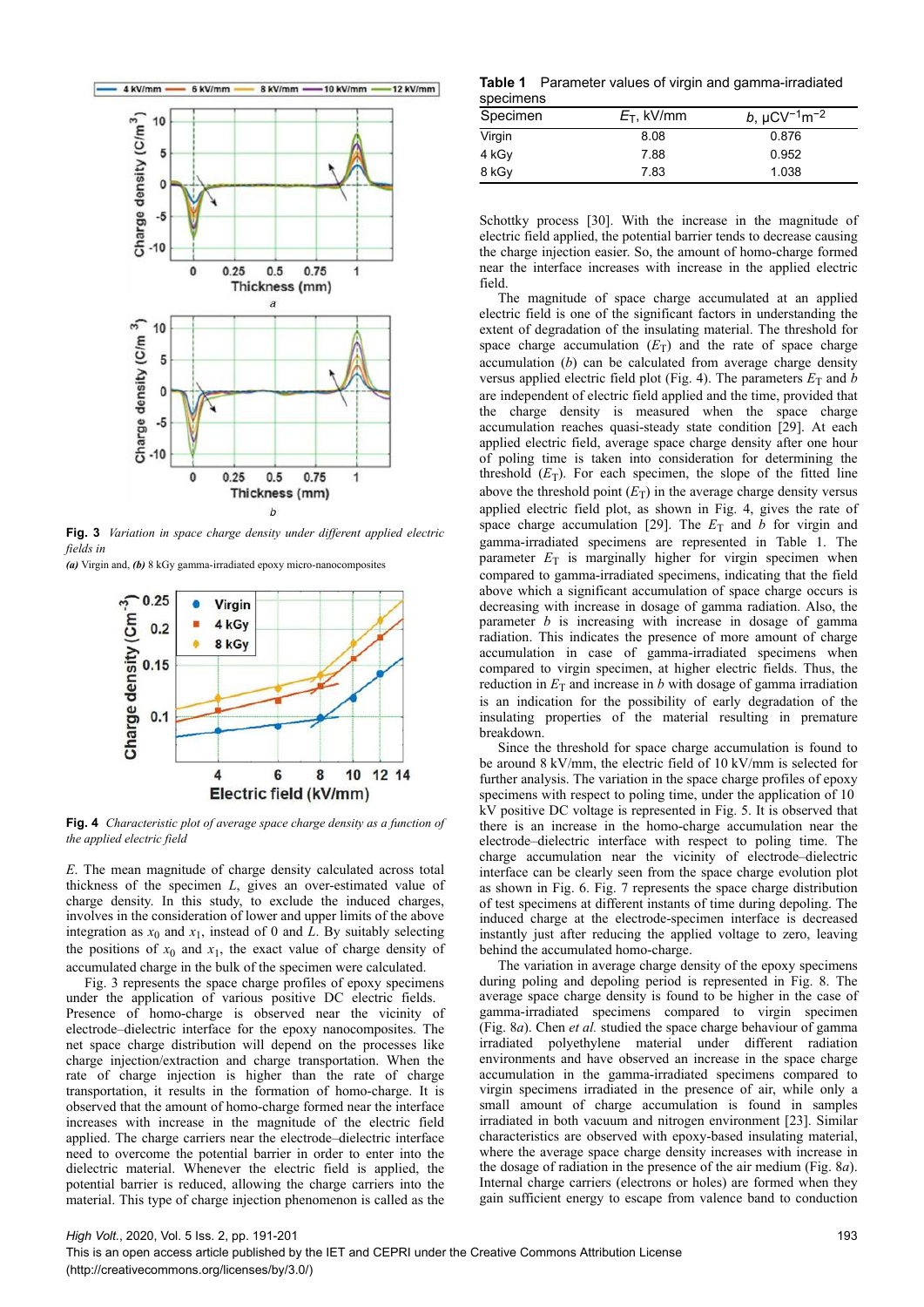

**Fig. 5** *Space charge distribution during poling in (a)* Virgin and, *(b)* 8 kGy gamma-irradiated epoxy micro-nanocomposites under 10 kV positive DC voltage



**Fig. 6** *Space charge evolution during poling of (a)* Virgin and, *(b)* 8 kGy gamma-irradiated epoxy micro-nanocomposites under 10 kV positive DC voltage

band. The excitation energy to the electrons can be obtained by various means like thermal, electrical or radio-active phenomenon. Thus, the cause for increase in space charge density in epoxy



**Fig. 7** *Space charge distribution during depoling of (a)* Virgin and, *(b)* 8 kGy gamma-irradiated epoxy micro-nanocomposites after reduction of 10 kV positive DC voltage



**Fig. 8** *Average space charge density of virgin and gamma-irradiated specimens during*

*(a)* Poling time and, *(b)* Depoling time

nanocomposites could be due to the formation of internal charge carriers or free radicals in the bulk of the material during oxidation phenomenon, when exposed to gamma radiation.

Also, the charge decay rate during de-poling is more in the case of gamma-irradiated material when compared to virgin epoxy nanocomposites (Fig. 8*b*). Higher charge decay rate indicates that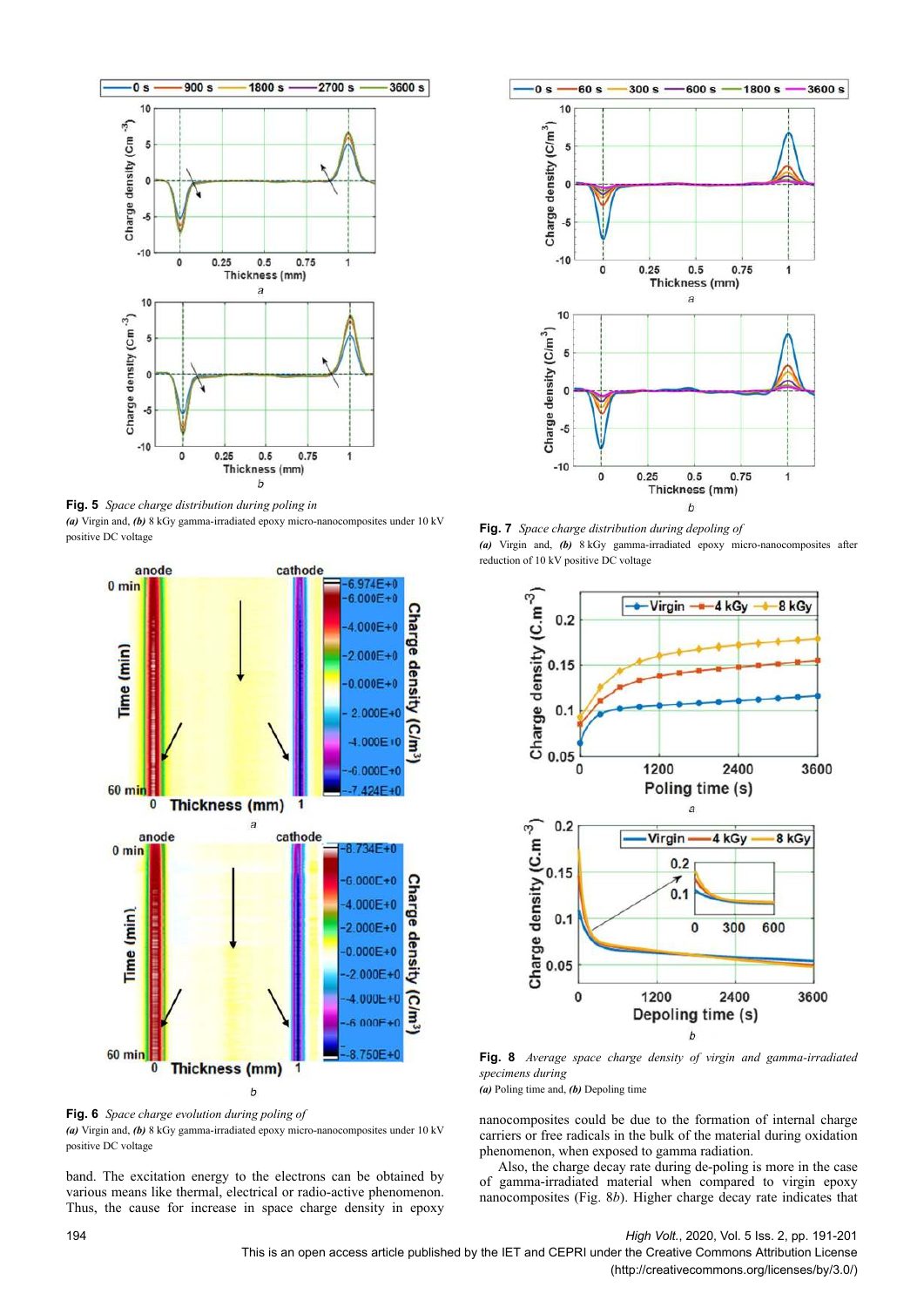

**Fig. 9** *Space charge distribution during poling in (a)* Virgin and, *(b)* 8 kGy irradiated specimens under 10 kV negative DC voltage



**Fig. 10** *Space charge distribution during depoling of (a)* Virgin and, *(b)* 8 kGy irradiated epoxy specimens after reduction of 10 kV negative DC voltage

the rate of charge transportation in the bulk of the material is higher. The transportation of charge carriers depends on the depth of the trapping sites. Chen and Fu stated that the concentration of carbonyl groups increases with radiation dose and that the carbonyl groups generate a shallow trap that readily assists charge transport [31]. Thus, the faster decay of space charge in the gammairradiated specimens during de-poling could be due to the



**Fig. 11** *Space charge distribution under polarity reversal from positive to negative DC field stress in*

*(a)* Virgin and, *(b)* 8 kGy gamma-irradiated specimens

formation of relatively more number of shallow traps which increases the rate of charge carrier transportation.

The space charge profiles of virgin and gamma irradiated epoxy nanocomposites under the application of negative DC stress of 10  kV/mm is shown in Fig. 9. Homo-charge accumulation due to charge injection is found near the vicinity of the electrode– dielectric interface. Similar to the case of positive DC field stress, the charge accumulation in epoxy nanocomposites just after the poling period of 3600 s is found to be higher in the case of gammairradiated specimens compared to virgin specimen. Fig. 10 represents the space charge distribution of test specimens at different instants of time during depoling, just after the removal of negative DC voltage.

To understand the effect of voltage polarity reversal, the epoxy nanocomposites are subjected to 10 kV/mm positive DC field for a poling time of 1800 s before the polarity reversal. The period of voltage polarity reversal is maintained as 40 s. After reversal, the specimens are subjected to negative DC stress of 10 kV/mm for a period of 1800 s. Figs. 11 and 12 represent the variation in space charge density and electric field distribution profiles of virgin and gamma-irradiated epoxy nanocomposites during poling time and polarity reversal with respect to time, respectively.

In Fig. 11*b*, the homo-charge accumulated before the polarity reversal (at 1800 s) is retained during voltage polarity reversal change (1800–1840 s). The modified field distribution due to this retained space charge will have an effect on the space charge distribution after a polarity reversal. After the polarity reversal, the space charge accumulated due to opposite polarity field stress, first reduces the retained charge, then cancels it and finally the space charge with reversed polarity is being accumulated at the same position at the end of poling period after reversal (at 3640 s). Wang *et al.* have observed the similar phenomenon in CB/LDPE composites and have concluded that the homo-charges injected will remain in the dielectric as hetero-charges after the polarity reversal to applied DC field. They also have indicated that a part of charge remained after polarity reversal could migrate under reversed field or get neutralised by the electrons injected from cathode [32]. A similar phenomenon is noticed here, which can be clearly observed from Fig. 11*b*, representing the space charge density of 8 kGy irradiated specimen during voltage polarity reversal.

The presence of space charge in a dielectric can lead to the field distortion, which results in the dielectric to experience higher electric fields in some regions than the applied electric field. The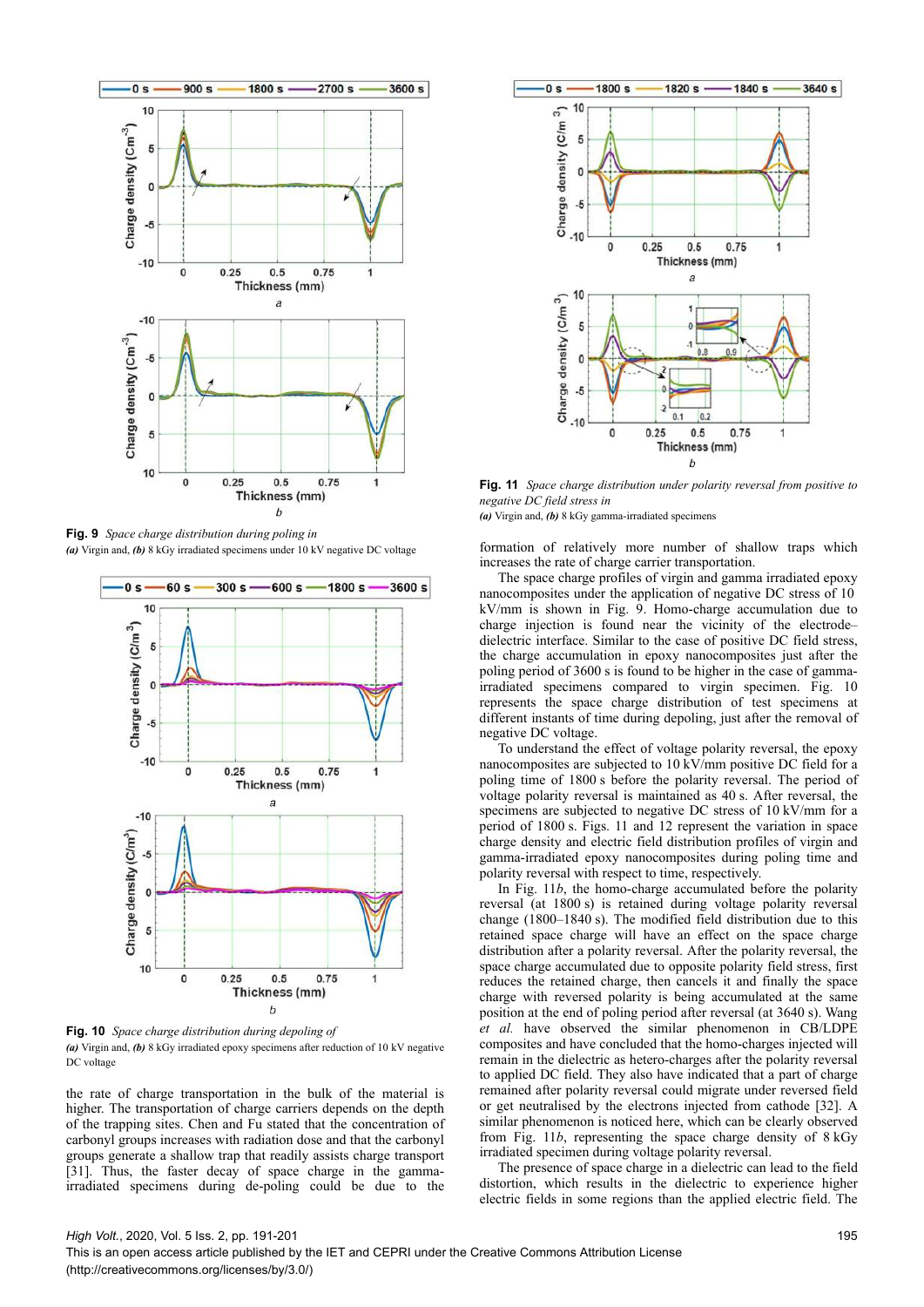

**Fig. 12** *Electric field distribution under polarity reversal from positive to negative DC field stress in*

*(a)* Virgin and, *(b)* 8 kGy gamma-irradiated specimens



**Fig. 13** *Field enhancement factor of virgin and gamma-irradiated epoxy nanocomposites*



**Fig. 14** *Surface potential decay characteristics of virgin and gamma irradiated specimens under positive and negative DC corona charging*

extent of field distortion can be determined using the field enhancement factor [33]. It can be expressed as shown in the following equation:

$$
F = \frac{E - E_{\rm a}}{E_{\rm a}} \times 100\tag{2}
$$

**Table 2** Initial potential and mean lifetime of virgin and gamma-irradiated specimens under positive DC corona

| Sample | Positive DC |        |                                                         |  |  |  |  |
|--------|-------------|--------|---------------------------------------------------------|--|--|--|--|
|        |             |        | Initial potential, Mean lifetime, Trap depth at peak of |  |  |  |  |
|        | k۷          | s      | trap distribution, eV                                   |  |  |  |  |
| Virgin | 3727        | 187.09 | 1.001                                                   |  |  |  |  |
| 4 kGy  | 3688        | 69.28  | 0.981                                                   |  |  |  |  |
| 8 kGy  | 3145        | 53.56  | 0.976                                                   |  |  |  |  |

| <b>Table 3</b> Initial potential and mean lifetime of virgin and |
|------------------------------------------------------------------|
| gamma-irradiated specimens under negative DC corona              |

| Sample | Negative DC |        |                                                                                  |  |  |  |  |  |
|--------|-------------|--------|----------------------------------------------------------------------------------|--|--|--|--|--|
|        | k٧          | s      | Initial potential, Mean lifetime, Trap depth at peak of<br>trap distribution, eV |  |  |  |  |  |
| Virgin | $-3811$     | 130.80 | 1.009                                                                            |  |  |  |  |  |
| 4 kGy  | $-3497$     | 61.88  | 0.985                                                                            |  |  |  |  |  |
| 8 kGy  | $-3318$     | 50.35  | 0.978                                                                            |  |  |  |  |  |

where  $F$  is the field enhancement factor  $(\%)$ ,  $E_a$  is the applied electric field stress (kV/mm) and *E* is the maximum electric field in the bulk of the sample (kV/mm).

The field enhancement factor of virgin and gamma-irradiated epoxy nanocomposites just before polarity reversal (at 1800 s) and after a poling time of 1800 s from polarity reversal (at 3640 s) is shown in Fig. 13. It has been observed that the field enhancement is found to be increasing with increase in dosage of gamma radiation before and after the voltage polarity reversal of applied DC stress.

#### *3.2 Surface potential decay and trap characteristics*

The surface potential decay characteristics of test specimens under the application of positive and negative DC voltages are shown in Fig. 14. The surface potential decay characteristics have been approximated as an exponential pattern as shown in the following equation:

$$
V(t) = V_0 e^{-\lambda t}
$$
 (3)

where  $V_0$  is the initial surface potential accumulated and  $\lambda$  is the decay rate. The mean lifetime of the surface potential can be calculated by taking the inverse of the decay rate  $(\lambda)$ .

The initial potential and mean lifetime (*τ*) of the virgin and gamma-irradiated epoxy specimens under positive and negative DC corona are represented in Tables 2 and 3. With the increase in the dosage of radiation, the magnitude of the initial potential is marginally reduced and the decay rate is increased significantly. The decay rate is mostly dependent on the energy level of surface traps that are altered by the radiation-induced degradation reactions like chain scission and oxidation [34]. The carbonyl and hydroxyl groups are the radiation induced reaction products that introduce shallow traps on the surface of the material. Presence of shallow traps results in the increase of carrier mobility of the surface charge, which tends to increase with the increase in the radiation dose. The surface potential decay characteristics of epoxy nanocomposites are high under negative DC voltage than under positive DC voltage. It is because of the higher mobility of negative ions when compared to positive ions, the decay rate is more when negative DC voltage is applied.

According to isothermal current decay theory [35], the surface charge distribution can be obtained from surface potential characteristics. The distribution function of electrons or holes is represented in the following equation:

$$
N(E) = \frac{2 \varepsilon_o \varepsilon_r}{q L^2 k T f_o(E)} t \frac{dV}{dt}
$$
(4)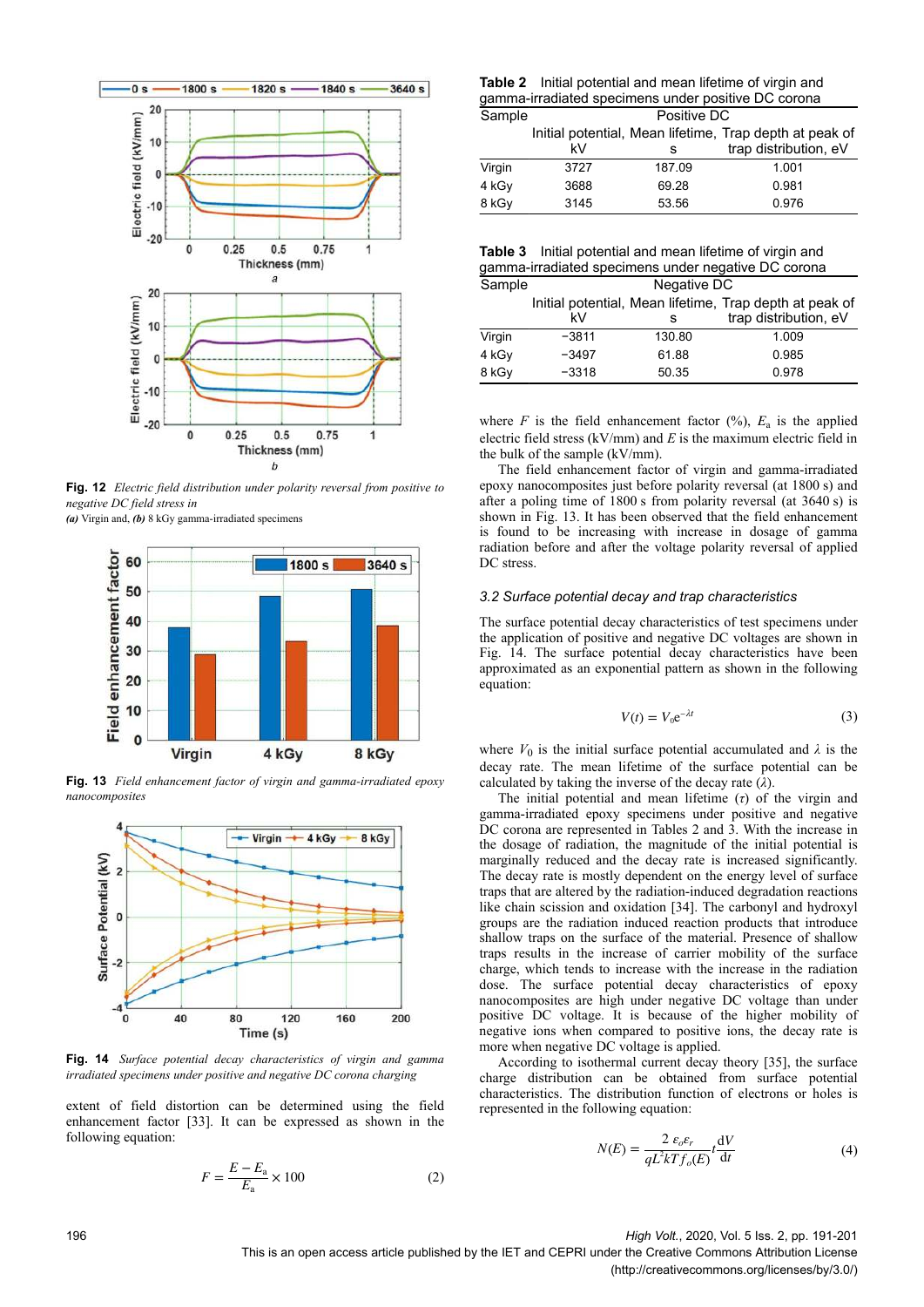

**Fig. 15** *Trap distribution characteristics of virgin and gamma irradiated specimens under*

*(a)* Positive DC and, *(b)* Negative DC corona charging



**Fig. 16** *Variation in (i) relative permittivity and (ii) tan δ values of (a)* Virgin and, *(b)* 8 kGy gamma irradiated specimens

where *q* is the electron charge, *L* is the thickness of the sample, *k* is Boltzmann constant,  $T$  is the absolute temperature,  $t$  is the time, and  $f_o(E)$  is the initial electron occupancy rate.

The trap depth  $\Delta E$  can be expressed as shown in the following equation:

$$
\Delta E = E_{\rm C} - E_{\rm M} = kT \ln(vt) \tag{5}
$$

where  $E_C$  is conduction band energy and  $E_M$  is the demarcation energy, *k* is the Boltzmann constant  $(1.38*10^{-23} \text{ m}^2 \text{ kg s}^{-2} \text{ K}^{-1})$ , *v* 

is the escape frequency of electron  $(10^{12}$  Hz) and *T* is the absolute temperature [36].

Trap distribution was analysed according to (4) and (5). Fig. 15 represents the trap depth variation of virgin and gamma-irradiated epoxy composites at positive DC and negative DC corona and it varied in the range of  $0.835-1.065$  eV and  $0.84-1.07$  eV, respectively. The trap depth at the peak value of trap distribution characteristics of virgin and gamma-irradiated epoxy composites under positive DC and negative DC corona were represented in Tables 2 and 3. A reduction in the trap depth can be observed from the left shift in the peak value of trap distribution characteristics for the gamma-irradiated specimens compared to virgin specimen. This left shift in the peak value indicates the reduction of the energy barrier for charge detrapping. It also confirms that the charges get trapped in relatively shallow traps in the gammairradiated samples compared to virgin sample.

## *3.3 Dielectric response spectroscopy*

Fig. 16 represents the frequency variation in real relative permittivity and dielectric loss tangent (tan *δ*) of epoxy nanocomposites at different temperatures ranging from −50 to 110°C. The real relative permittivity was found to be reduced with the increase in the frequency, in case of both virgin and gammairradiated samples. In epoxy specimens, the permittivity depends on the number of orientable dipoles present in the system and the capability of the dipoles to orient with the application of electric field [37, 38]. With low-frequency supply voltage, the functional groups with dipolar nature align in the direction of applied electric field, and results with higher permittivity. With the frequency of supply voltage increased, the polar entities like amines and hydroxyls formed from the ring-opening of epoxides by amines resist to respond with supply voltage frequency, thereby reducing the permittivity of the material [39]. In amorphous polymers three different relaxation processes can occur, which includes, *α*, *β*, and *γ* with increasing frequency [40]. In this study, a part of right wing of *α* relaxation map which nullifies around 10 Hz and a *β* relaxation peak was observed at around  $10<sup>3</sup>$  Hz (Fig. 16) with both virgin and gamma-irradiated epoxy resin materials.

Further, with the increase in the temperature, the real relative permittivity and loss tangent of both virgin and gamma-irradiated specimens were found to be increased. Smaoui *et al.* have indicated that, the dielectric permittivity and dielectric loss factor of epoxybased polymeric material, become strongly dependent on the temperature at lower frequencies and reach higher values at high temperatures, due to DC conductivity effect [41]. Similar characteristics are observed here, with the epoxy specimens having higher rate of increase in permittivity and loss tangent values with respect to temperature, at lower frequencies compared to higher frequencies. The real relative permittivity and dielectric loss tangent of gamma-ray-irradiated specimens are found to be marginally higher when compared to the virgin specimen. At low frequencies ( $\leq 10$  Hz) and high temperatures ( $\geq 50^{\circ}$ C), the increase in real relative permittivity with increase in radiation dosage is found to be significant (Fig. 16). The rise in the real relative permittivity at lower frequencies, with respect to gamma-ray irradiation, may be attributed to the radiation-induced chemical reactions can alter the material structure. The radiation energy ionises the molecule resulting in the formation of an ion pair. It can cause a rupture in the side branch or in the main chain, which creates energetic free radicals (small molecules) that are ready to induce a series of chemical reactions through mechanisms like chain scission, oxidation and cross-linking. The chain scission and oxidation reactions result in the formation of small molecules or polar groups. For epoxy resin, polar groups like carbonyl group (C   $=$  O) and hydroxyl group (-OH) were reported as reaction products by oxidation reaction [42]. As a result of these smaller polar molecules, the dipole orientation will be more and the permittivity will be enhanced.

To describe the dielectric behaviour of virgin and gammairradiated epoxy nanocomposites, the real relative permittivity  $(\varepsilon')$ and imaginary relative permittivity *ε*′′ were modelled using Cole-Cole double relaxation model [43]. The first term in (6) represents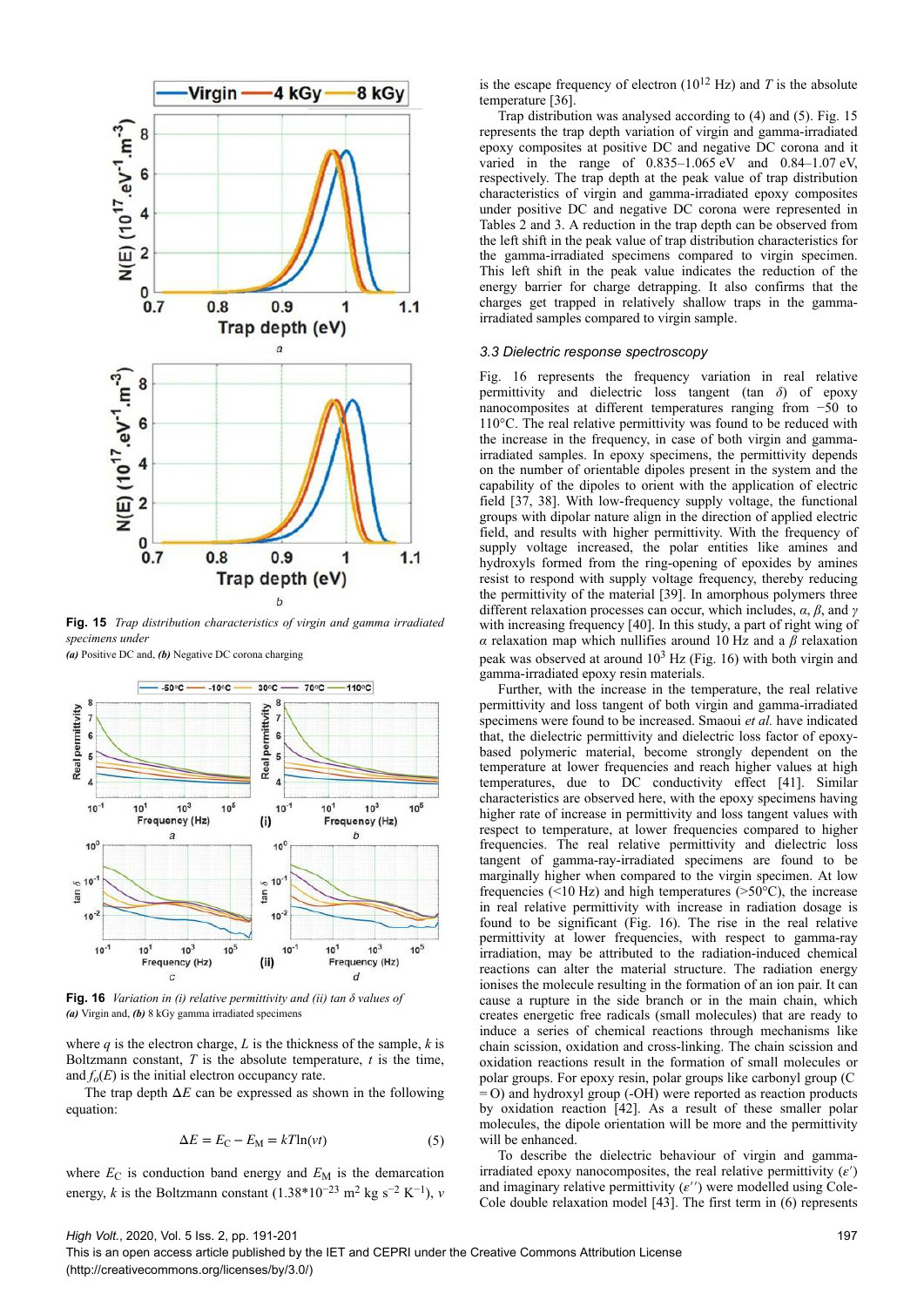

**Fig. 17** *Measured and modelled ε*′ *values of (a)* Virgin and, *(b)* 8 kGy gamma irradiated specimens



**Fig. 18** *Measured and modelled ε*′′ *values of (a)* Virgin and, *(b)* 8 kGy gamma irradiated specimens

relative permittivity at very high frequencies  $(\varepsilon_{\infty})$ , second term represents the inverse power law dependence of permittivity on frequency (*Aω*−*<sup>n</sup>* ) and the remaining part represents the real part of

Cole-Cole expressions with two distinct relaxation times  $\tau_1$  and  $\tau_2$ . The imaginary part of the complex permittivity  $\varepsilon''$ , as shown in (7) was calculated by the addition of DC losses to Kramers Kronig (K– K) transformation of (6) [43].

$$
\varepsilon' = \varepsilon_{\infty} + A\omega^{-n} + \text{Re}\left[\frac{\Delta\varepsilon_1}{1 + (j\omega\tau_1)^{1-\alpha_1}} + \frac{\Delta\varepsilon_2}{1 + (j\omega\tau_2)^{1-\alpha_2}}\right] \quad (6)
$$

$$
\varepsilon^{\prime\prime} = \frac{\sigma_{dc}}{\omega \varepsilon_0} + A\omega^{-n} \cot\left(\frac{(1-n)\pi}{2}\right)
$$

$$
+ \text{Im}\left[\frac{\Delta \varepsilon_1}{1 + (j\omega \tau_1)^{1-\alpha_1}} + \frac{\Delta \varepsilon_2}{1 + (j\omega \tau_2)^{1-\alpha_2}}\right]
$$
(7)

where *A* is the intensity of low frequency dispersion process,  $\Delta \varepsilon_1$ and Δ*ɛ*<sup>2</sup> are the change in permittivity of first and second Cole-Cole process, respectively,  $\alpha_1$  and  $\alpha_2$  are the coefficients of first and second Cole-Cole process, respectively,  $\tau_1$  and  $\tau_2$  are the relaxation times of first and second Cole-Cole process, respectively.  $\sigma_{\text{dc}}$  is the DC conductivity,  $\varepsilon_0 = 8.85 \times 10^{-12}$  F/m is the permittivity of the free space and  $\omega = 2\pi f$  is the angular frequency.

Figs. 17 and 18 depict the measured and modelled *ε*′ and *ε*′′ values of virgin and gamma-irradiated specimens, respectively, as a function of frequency, at different temperatures. Admittedly, in the range of frequency studies, the variation in *ε*′′, especially at −10°C, the model holds good from 10 Hz, where the *β* relaxation peak occurs. The *α*-relaxation peak, especially at −10°C, it lies at much lower frequency. Further analysis on this aspect needs to be carried out, as a part of future work. The method of least square technique was used to estimate all the parameters (Table 4) from the (6) and (7). A mean square error margin of 0.0001 has been maintained in order to obtain the best fit to the measured value. Table 5 corresponds to the DC conductivity  $(\sigma_{\text{dc}})$  of test specimens at different temperatures. It is clear that the DC conductivity of the test specimens increases with increase in temperature. It is because of the increase in the mobility of the charge carriers with respect to temperature that led to the increase in the conductivity [44].

Also, there is a marginal increment in the DC conductivity of the epoxy specimens with radiation dose, which could also be due to the increased mobility of the charge carriers after radiation. The activation energy  $(E_a)$  is the minimum of energy that is essential to cause a physico-chemical transition in the material, which can be calculated with the help of Arrhenius equation shown in (8) [45].

$$
\sigma_{\rm dc} = \sigma_0 e^{-(E_a/K_{\rm B}T)} \tag{8}
$$

where  $\sigma_0$  is pre-exponential factor,  $K_B$  is Boltzmann constant and *T* is the absolute temperature (in kelvin).

The Arrhenius plot [ $\ln (\sigma_{dc})$  versus ( $1/T$ )] of epoxy specimens is represented in Fig. 19. The calculated activation energies from the Arrhenius plot are tabulated in Table 5. A slight reduction in the activation energy of the epoxy specimens with increase in radiation dose is noticed. Peng *et al.* have stated that the higher activation energy is an indication of the charge carriers being captured in relatively deep traps [44].

Thus the reduction in activation energy with increase in radiation dose is an indication for the charge carriers being trapped in relatively shallow traps, thereby increasing charge carrier mobility. This can be correlated with the increase in the decay rate of average space charge density during depoling, with increment in radiation dose.

The variation in the imaginary relative permittivity (in logarithmic scale) values of virgin and gamma irradiated specimens with respect to temperature (reversed temperature scale), at different frequencies is represented in Fig. 20. Fréchette *et al.* have indicated the dielectric relaxation map in which *α*, *β*, and *γ* relaxation peaks were represented with decreasing temperature [46]. The right wing of *α* relaxation peak is more significantly visible for the frequency of 0.1 Hz, in case of all the test specimens. In the measured range of temperatures, a broad *β*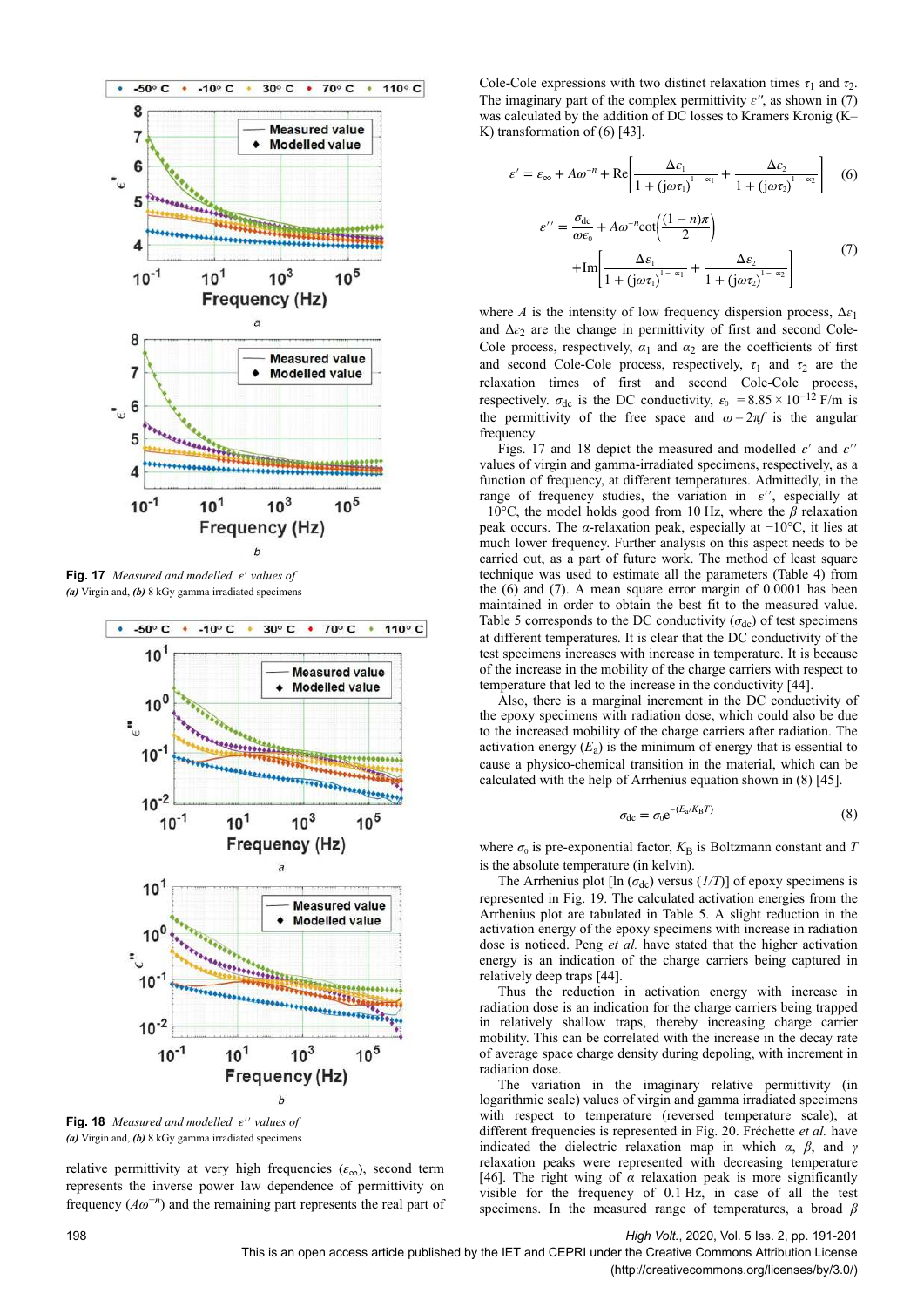**Table 4** Estimated model parameters for the dielectric responses of the test specimens at different temperatures

| Parameters                              |        | $-50^{\circ}$ C |                       | $-10^{\circ}$ C       |        | $30^{\circ}$ C        |        | $70^{\circ}$ C |        | $110^{\circ}$ C |
|-----------------------------------------|--------|-----------------|-----------------------|-----------------------|--------|-----------------------|--------|----------------|--------|-----------------|
|                                         | virgin | 8 kGy           | virgin                | 8 kGy                 | virgin | 8 kGv                 | virgin | 8 kGy          | virgin | 8 kGy           |
| A                                       | 0.338  | 0.337           | 0.786                 | 0.786                 | 1.29   | 1.09                  | 1.26   | 1.24           | 2.59   | 2.55            |
| N                                       | 0.110  | 0.093           | 0.133                 | 0.133                 | 0.059  | 0.092                 | 0.095  | 0.177          | 0.332  | 0.272           |
| $\varepsilon_1$                         | 0.233  | 2.29            | 2.08                  | 2.07                  | 4.40   | 4.96                  | 23.9   | 27.4           | 18.4   | 191             |
| $\tau_1$                                | 10.0   | 10.0            | $9.49 \times 10^{-5}$ | $1.07 \times 10^{-4}$ | 37.6   | 47.6                  | 83.1   | 84.3           | 136    | 177             |
| $\alpha_1$                              | 1.0    | 0.996           | 0.906                 | 0.907                 | 0.999  | 0.985                 | 0.958  | 0.953          | 0.949  | 0.949           |
| $\varepsilon_2$                         | 3.45   | 3.41            | 4.14                  | 4.13                  | 0.804  | 1.39                  | 14.4   | 16.3           | 150    | 148             |
| $\tau_2$                                | 3.80   | 3.77            | $4.22 \times 10^{-6}$ | $5.34 \times 10^{-6}$ | 0.012  | $1.84 \times 10^{-7}$ | 0.036  | 0.038          | 0.452  | 0.086           |
| $\alpha_2$                              | 1.00   | 1.00            | 1.00                  | 1.00                  | 1.00   | 1.00                  | 0.932  | 0.924          | 0.941  | 0.939           |
| $\sigma$ ( $\times$ 10 <sup>-13</sup> ) | 0.87   | 1.52            | 4.53                  | 8.02                  | 5.84   | 13.9                  | 25.1   | 36.9           | 39.7   | 63.4            |

**Table 5** DC conductivity and activation energy of epoxy specimens

| Sample |                 | DC Conductivity ( $\times$ 10 <sup>-13</sup> S/m) |                |                |                 | Activation energy, eV |
|--------|-----------------|---------------------------------------------------|----------------|----------------|-----------------|-----------------------|
|        | $-50^{\circ}$ C | $-10^{\circ}$ C                                   | $30^{\circ}$ C | $70^{\circ}$ C | $110^{\circ}$ C |                       |
| Virgin | 0.87            | 4.53                                              | 5.84           | 25.1           | 39.7            | 0.173                 |
| 4 kGy  | 1.38            | 5.62                                              | 13.2           | 34.4           | 61.6            | 0.169                 |
| 8 kGy  | 1.52            | 7.79                                              | 13.9           | 36.9           | 63.4            | 0.168                 |



**Fig. 19** *Arrhenius plot of test specimens*



**Fig. 20** *Temperature variation in ε*′′ *values of (a)* Virgin and, *(b)* 8 kGy gamma irradiated specimens

relaxation is seen around −10°C, for the frequency of 10 Hz. This *β* relaxation consists of shorter relaxation time, less magnitude of relaxation peak and can be attributed to the crankshaft motions of the hydroxyl-ether groups located along the molecular chains [46].

## *3.4 Elemental analysis and hardness calculation by LIBS*

Fig. 21 shows the emission spectra of test samples. In the emission spectra of epoxy specimens, few peaks of Zr along with Si and O are identified with the help of the NIST database. This could be due to the presence of zirconium in the ion trapping particle (IXE). It is observed that there is no change in the elemental composition of the epoxy nano–micro composites after gamma irradiation, but there is a slight reduction in the intensity of the emission spectra.

The plasma temperature can be calculated using the Boltzmann-Saha equation shown in the following equation:

$$
T_{\rm e} = 1.44 \frac{E_2 - E_1}{\ln(l_1 \lambda_1 A_2 g_2 / l_2 \lambda_2 A_1 g_1)}
$$
(9)

where  $E_1$  and  $E_2$  are energies of excited energy levels 1 and 2, respectively,  $g_1$  and  $g_2$  are statistical weights,  $A_1$  and  $A_2$  are transition probabilities of states,  $I_1$  and  $I_2$  are intensities of particular atomic species at  $\lambda_1$  and  $\lambda_2$  wavelength, respectively, and *T*e is the plasma electron temperature under the local thermodynamic equilibrium.

Tables 6 and 7 show the plasma temperature, micro Vickers hardness and crater depth values of test specimens. In each sample, the zirconium peaks were used to calculate the plasma temperature. It was observed that the plasma temperatures were decreasing as the dosage of gamma radiation increases. The crater depth of the samples formed after hitting the surface of the insulating material with 15 laser pulses with a time interval of 1 s between each hit, increases with dosage amount of the radiation. The depth of the crater formed was measured by using a non-contact profilometer. Vickers hardness number  $(HV)$  and is calculated as  $[47]$ :

$$
HV = 1.8544 * \left(\frac{F}{d^2}\right) kgf/mm^2
$$
 (10)

where *d* is the average of the two diagonals of the imprint formed by indenter and *F* is the applied load.

It is observed that the Vickers hardness of the samples, calculated from Vickers hardness test, follows the same pattern of plasma temperature of the samples (Table 6). The intensity ratio calculated between the ionic line and the atomic spectral line of zirconium is found to have a direct correlation with the Vickers hardness of the specimen (Table 7). Cowpe *et al.* in [48] observed that the plasma temperature of the bio-ceramic sample increases with increasing hardness of the sample. Abdel-Salam *et al.* [49] stated that the Vickers hardness number of human teeth, shellfish, and eggshells are proportional to the intensity ratios between the ion line and the atomic line for calcium and magnesium in the plasma spectrum. From Tables 6 and 7, it is observed that the calculations of plasma temperature and ion line to atomic line intensity ratio are indirect and non-intrusive methods for estimating the hardness of the material. The plasma electron density was estimated using the following equation: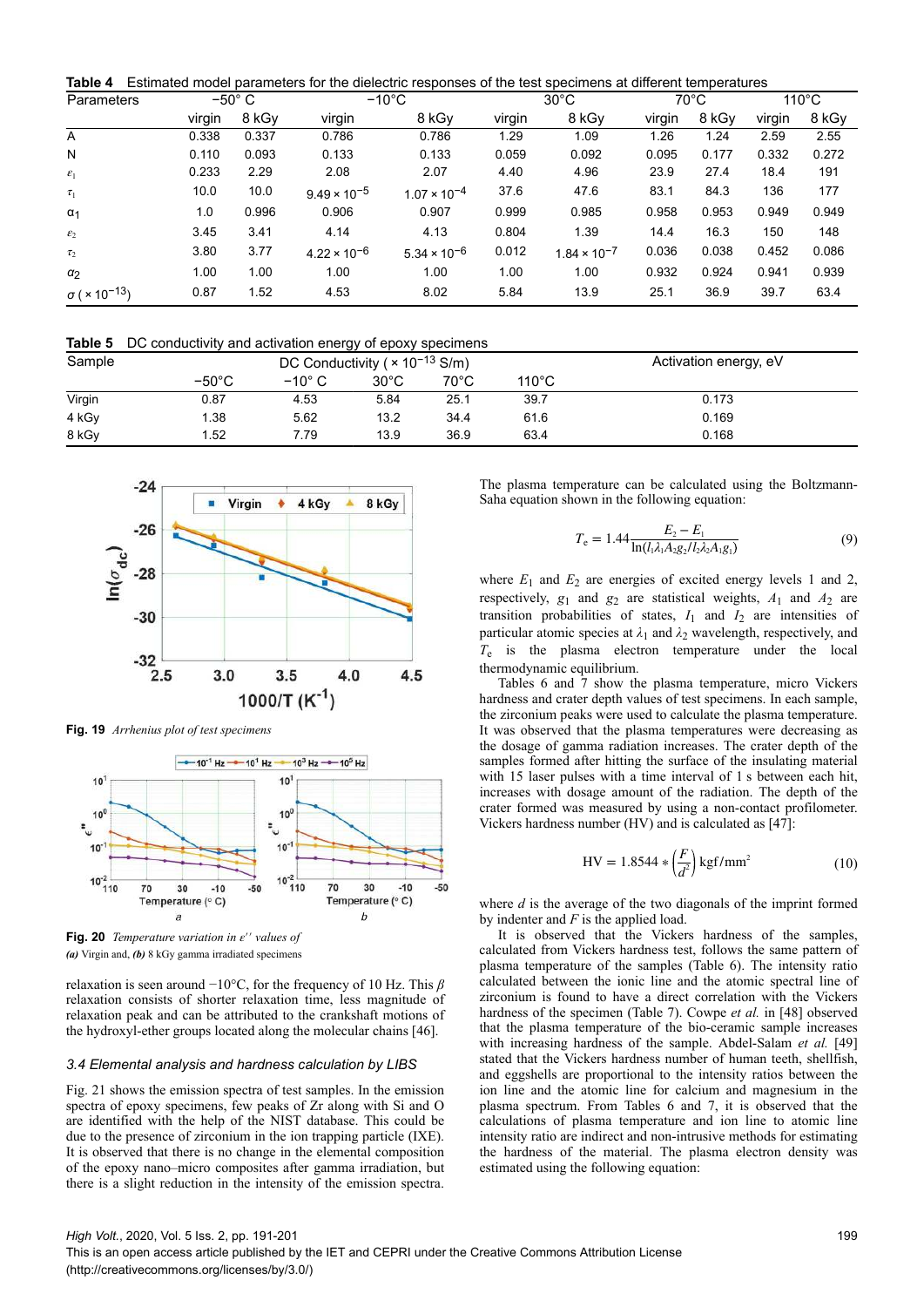

**Fig. 21** *Emission spectra of virgin and gamma irradiated epoxy nano– micro composites*

**Table 6** Plasma temperature and Vickers hardness, of test specimens

|        |        | Specimens Plasma temperature, K Vickers hardness number |
|--------|--------|---------------------------------------------------------|
| Virgin | 9611.0 | $53.38 \pm 0.98$                                        |
| 4 kGy  | 9482.0 | $50.08 \pm 1.36$                                        |
| 8 kGv  | 9413.6 | $49.65 \pm 1.68$                                        |

**Table 7** Crater depth, electron density and intensity ratio of test specimens

| Specimens Crater depth, um Electron density (<br>Intensity |                   |                                |        |  |  |  |
|------------------------------------------------------------|-------------------|--------------------------------|--------|--|--|--|
|                                                            |                   | $× 10^{22}$ cm <sup>-3</sup> ) | ratio  |  |  |  |
| Virgin                                                     | $74.01 \pm 8.69$  | 1.0612                         | 0.4834 |  |  |  |
| 4 kGy                                                      | $85.38 \pm 12.43$ | 1.0836                         | 0.4734 |  |  |  |
| 8 kGy                                                      | $86.15 \pm 12.25$ | 1.0994                         | 0.4666 |  |  |  |

$$
n_{\rm e} = 6.6 \times 10^{21} \frac{I_{\rm a} A_{\rm i} g_{\rm i}}{I_{\rm i} A_{\rm a} g_{\rm a}} \exp\left(-\frac{E^{\rm ion} + E_{\rm i} - E_{\rm a}}{T}\right) \tag{11}
$$

where  $E_i$  and  $E_a$  are energies of excited energy levels of ionic and atomic species, respectively, *g*<sup>i</sup> and *g*<sup>a</sup> are statistical weights, *A*<sup>i</sup> and  $A_a$  are transition probabilities of states,  $I_i$  and  $I_a$  are intensities of particular ionic and atomic species at  $\lambda_1$  and  $\lambda_2$  wavelengths, respectively,  $E^{ion}$  is the ionisation energy and  $n_e$  is the plasma electron density under the local thermodynamic equilibrium.

The plasma electron density of the test specimens is calculated from the ion line  $(Zr \Pi)$  and atomic spectral line  $(Zr \Pi)$  of zirconium and is represented in Table 7. It is observed that the plasma electron density of the test specimens increases with increase in dosage of radiation.

# **4 Conclusions**

The important conclusions accrued based on this study are the following:

- Presence of homo-charge due to charge injection has been observed in the space charge profile of both virgin and gammairradiated epoxy micro–nano composites. This charge injection is found to increase with increase in the magnitude of DC electric field applied.
- The threshold of space charge accumulation  $(E_T)$  is found to be reduced and the rate of space charge accumulation (b) is found to be increased with an increase in dosage of gamma irradiation.
- It is observed that the average space charge density during poling and charge decay rate during depoling, under 10 kV/mm positive DC field, is higher for gamma-irradiated specimens when compared with the virgin specimen.
- Space charge measurements made during voltage polarity reversal indicated that a part of the homo-charge injected from electrodes, remained as hetero-charge just after polarity reversal and could result in the distortion of the electric field.
- The initial surface potential has a marginal reduction with an increase in the dosage of gamma radiation, but the surface potential decay rate has increased significantly.
- A left shift in the peak value of the trap distribution characteristics is observed with an increase in the dosage of gamma radiation. It indicates the reduction in the trap depth which further indicates the presence of shallow traps and increase in charge mobility after irradiation.
- It is observed that the real relative permittivity decreases with increase in frequency and increases with increase in temperature. A marginal increase in relative permittivity and dielectric loss tangent is noticed with an increase in dosage of gamma radiation.
- The DC conductivity is found to be increased with increase in temperature and also with radiation dose. It is also observed that the activation energy of the epoxy specimens, reduces with an increase in radiation dose.
- LIBS reflected no change in elemental composition when subjected to gamma irradiation. The variation in plasma temperature and ion line to atomic line intensity ratio with dosage of gamma radiation is proportional to the Vickers hardness number of the specimens, thereby forming an indirect method for the estimation of hardness of the material with respect to ageing.
- The presence of zirconium content in epoxy micro–nano composites due to IXE compound, has increased the hardness of the material.

In short, it could be concluded that the gamma irradiation of epoxy nano–micro composites have a high impact on space charge and charge trap characteristics of the material along with a reduction in permittivity and hardness of the material.

# **5 References**

- [1] Tanaka, T., Imai, T.: '*Advanced nanodielectrics: fundamentals and applications*' (CRC Press, United States, 2017)
- [2] Luo, P., Xu, M., Wang, S.*, et al.*: 'Structural, dynamic mechanical and dielectric properties of mesoporous silica/epoxy resin nanocomposites', *IEEE Trans. Dielectr. Electr. Insul.*, 2017, **24**, (3), pp. 1685–1697
- [3] Du, B.X., Guo, Y.G.: 'Tracking resistance of epoxy/Al2O3 nanocomposites under DC voltage', *IEEE Trans. Dielectr. Electr. Insul.*, 2015, **22**, (1), pp. 109–116
- [4] Qiang, D., Wang, Y., Chen, G.*, et al.*: 'Dielectric properties of epoxy silica and boron nitride nanocomposites and moisture/temperature influences', *IET Nanodielectrics*, 2018, **1**, (1), pp. 48–59
- [5] Sun, W., Bowler, N.: 'Dielectric properties of silanized-silicon/epoxy nanocomposites', *IEEE Trans. Dielectr. Electr. Insul.*, 2016, **23**, (4), pp. 2095– 2101
- [6] Dai, S., Zhang, T., Mo, S.*, et al.*: 'Study on preparation, thermal conductivity, and electrical insulation properties of epoxy/AlN', *IEEE Trans. Appl. Super Cond.*, 2019, **29**, (2), pp. 1–6
- [7] Heid, T., Fréchette, M., David, E.: 'Epoxy/BN micro-and submicrocomposites: dielectric and thermal properties of enhanced materials for high voltage insulation systems', *IEEE Trans. Dielectr. Electr. Insul.*, 2015, **22**, (2), pp. 1176–1185
- [8] Du, B.X., Liang, H.C., Li, J.*, et al.*: 'Temperature dependent surface potential decay and flashover characteristics of epoxy/SiC composites', *IEEE Trans. Dielectr. Electr. Insul.*, 2018, **25**, (2), pp. 631–638
- [9] Liang, M., Wong, K.L.: 'Improving the long-term performance of composite insulators use nanocomposite: a review', *Energy Proc.*, 2017, **110**, pp. 168– 173
- [10] Huang, K.S., Nien, Y.H., Chen, J.S.*, et al.*: 'Synthesis and properties of epoxy/TiO2 composite materials', *Polym. Compos.*, 2006, **27**, (2), pp. 195– 200
- [11] Saha, D., Anisimov, A.G., Groves, R.M.*, et al.*: 'Epoxy-hBN nanocomposites: a study on space charge behavior and effects upon material', *IEEE Trans. Dielectr. Electr. Insul.*, 2017, **24**, (3), pp. 1718–1725
- [12] Tsekmes, I.A., Morshuis, P.H.F., Smit, J.J.*, et al.*: 'Enhancing the thermal and electrical performance of epoxy micro composites with the addition of nanofillers', *IEEE Electr. Insul. Mag.*, 2015, **31**, (3), pp. 32–42
- [13] Abdelkader, K., Pascal, R., Olivier, L.*, et al.*: 'Dielectric relaxation and ionic conduction in 66% Silica/CW229–3/HW229–1 microcomposite', *Polym. Compos. B: Eng.*, 2015, **78**, pp. 488–496
- [14] Imai, T., Sawa, F., Nakano, T.*, et al.*: 'Effects of nano-and micro-filler mixture on electrical insulation properties of epoxy based composites', *IEEE Trans. Dielectr. Electr. Insul.*, 2006, **13**, (2), pp. 319–326